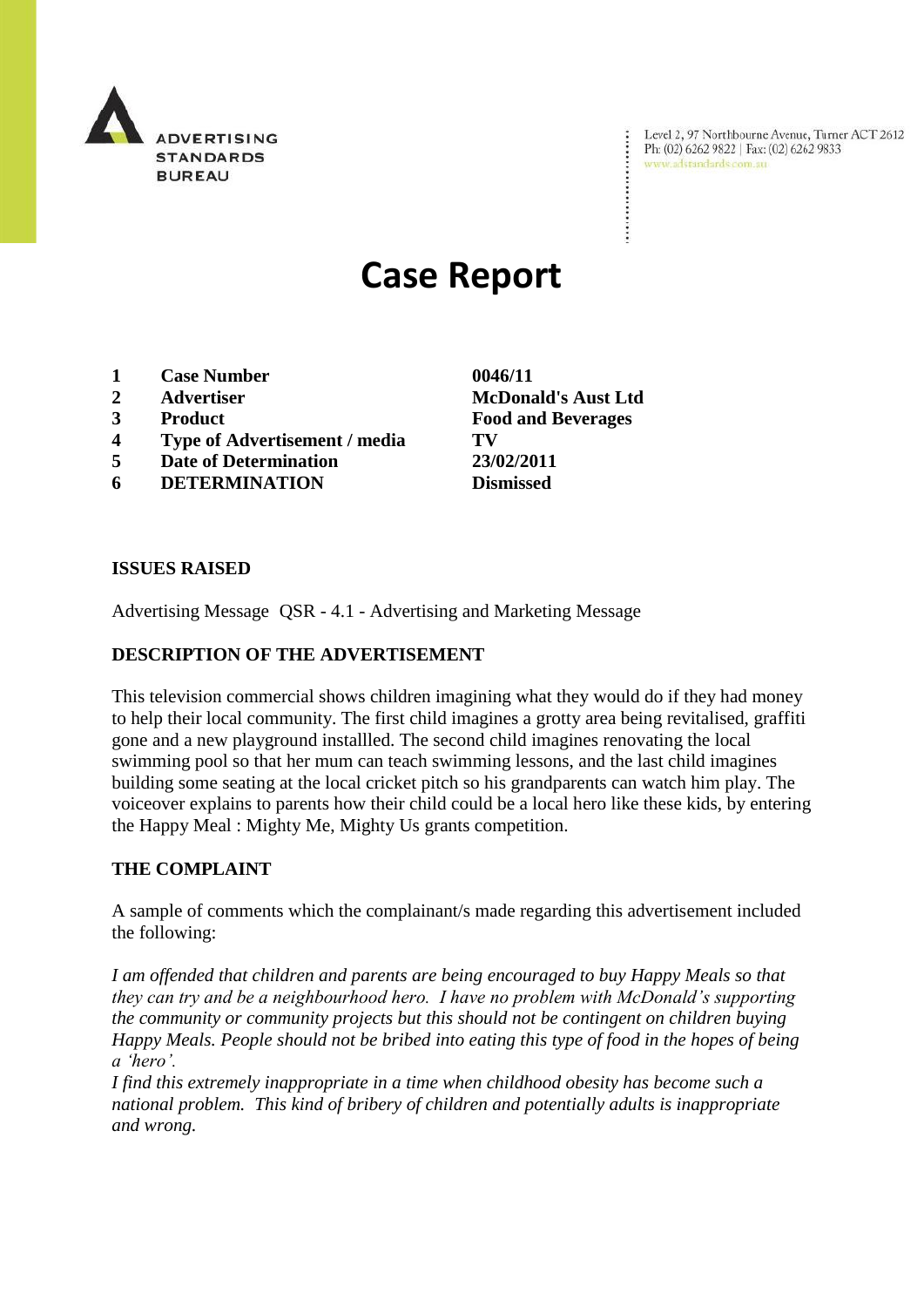#### **THE ADVERTISER'S RESPONSE**

Comments which the advertiser made in response to the complainant/s regarding this advertisement include the following:

*We refer to the above complaint which alleges that McDonald"s" "Mighty Me, Mighty Us" Happy Meal television commercial ("TVC") is in breach of the Australian Quick Service Restaurant Industry Initiative for Responsible Advertising and Marketing to Children ("QSR Initiative").* 

*First, we thank the Board for the opportunity to respond and acknowledge the importance of industry commitment to the self-regulation of advertising in Australia.* 

*We make a conscious effort within the business to ensure we fully comply with all of the advertising codes through the ongoing training and development of our marketing teams as well as externally with our advertising agencies. Based on our understanding of the QSR Initiative, we believe that the advertisement in question is not in breach of that Initiative or any other applicable code or standard.* 

*In response to the anonymous complaint, we comment as follows:*

*First, this TVC does not fall within the definition of "Advertising or Marketing Communications to Children". This TVC is targeted towards parents which is clear from the voiceover that speaks to parents directly, for example "Imagine the difference your child could make. Help them use their next Happy Meal to tell us in 100 words or less…" Secondly, the commercial clearly features a Happy Meal which meets the Nutrition Criteria* 

*set out in the QSR Initiative (and we note that the nutritional information for this meal has been supplied to the ASB previously). So, even if children do see this commercial, it is still in keeping with the Initiative.*

*Further, the children that are featured in the TVC are either talking about or are engaged in active pursuits such as swimming and cricket. This type of portrayal is consistent with the QSR Initiative"s requirement to represent healthier lifestyles.* 

*Finally, the TVC is providing a positive message for families about contributing to the local community. Mighty Me, Mighty Us is a program that raises funds for Ronald McDonald House Charities to assist seriously ill children and their families. Aligning the program with Happy Meals provides parents with a tool, should they choose, to teach their children about community engagement and the benefits of giving back.*

*In respect of other aspects of the codes administered by the AANA and ASB, we cannot see that this television commercial is in breach of any of them and submit that this complaint should be dismissed.*

*Thank you for considering our submission, we await the decision of the Board.*

#### **THE DETERMINATION**

The Advertising Standards Board ("the Board") considered whether this advertisement breaches the Australian Quick Service Restaurant Industry Initiative for Responsible Advertising and Marketing to Children (the QSR Initiative), Section 2 of the AANA